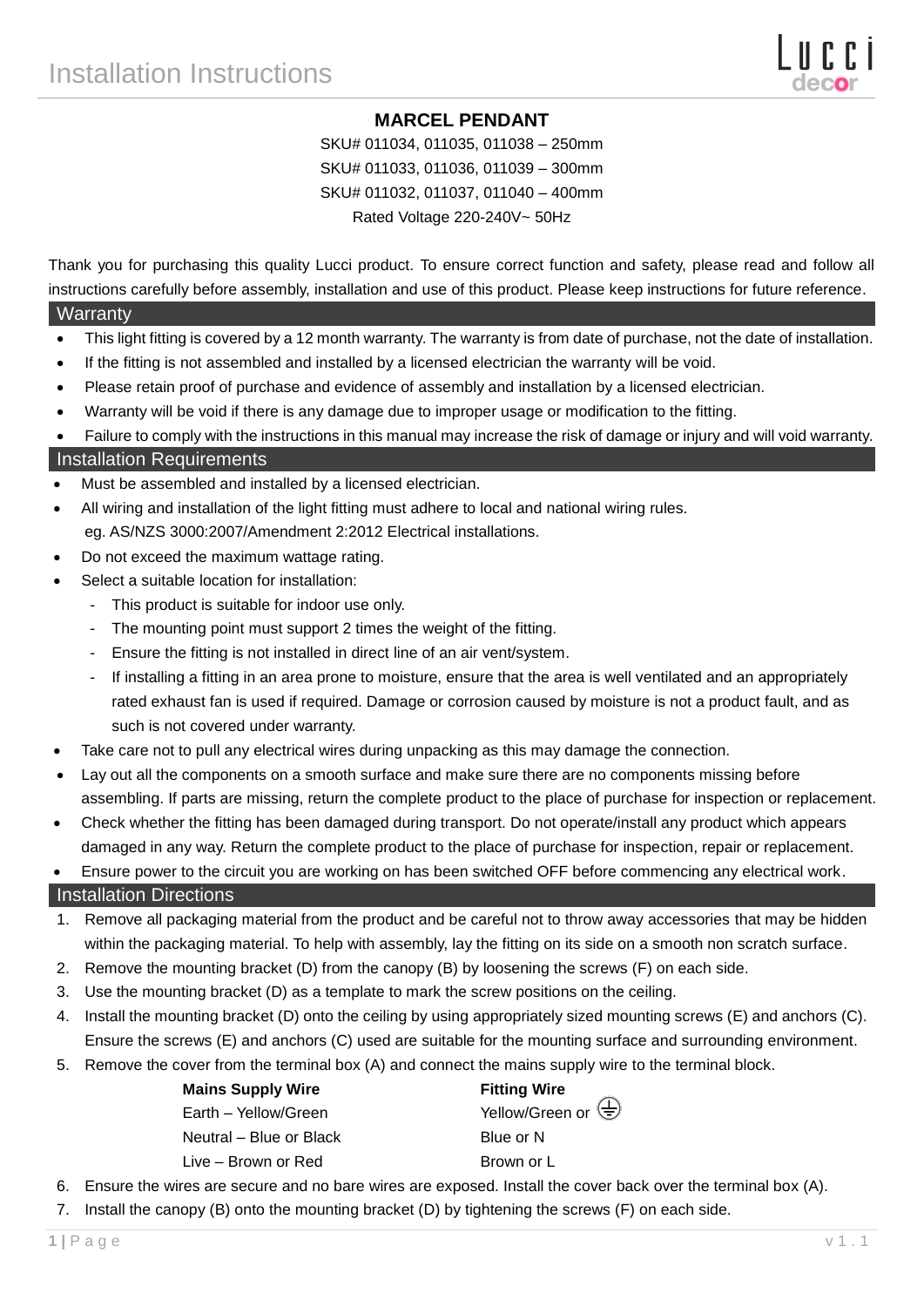

- 8. Install a globe (K- not included) into the lamp holder (I). Do not exceed the maximum wattage rating.
- 9. Insert the lamp holder (I) with globe into the glass shade (J).
- 10. Install the rods (H) into the lamp holder bracket.
- 11. Install the glass shade (J) by resting them onto the rods (H). Ensure the glass shade (J) hangs straight.
- 12. Place the decorative cover plate (G) on top of the glass shade (J).
- 13. After the installation, switch on the fitting to test and enjoy your new lighting product.



#### Safety Tips

- Always ensure the power is OFF and the fitting has cooled down before performing any maintenance, cleaning, changing the globe or making any adjustment to the fitting.
- To avoid injury or damage to the fitting, ensure that power leads and screws are secure before connecting the power.
- Select a suitable location away from liquids and hazards.
- Ensure that the fitting does not come in contact with corrosive chemicals, etc.
- To clean, wipe with a damp clean cloth. Never soak the fitting with water.